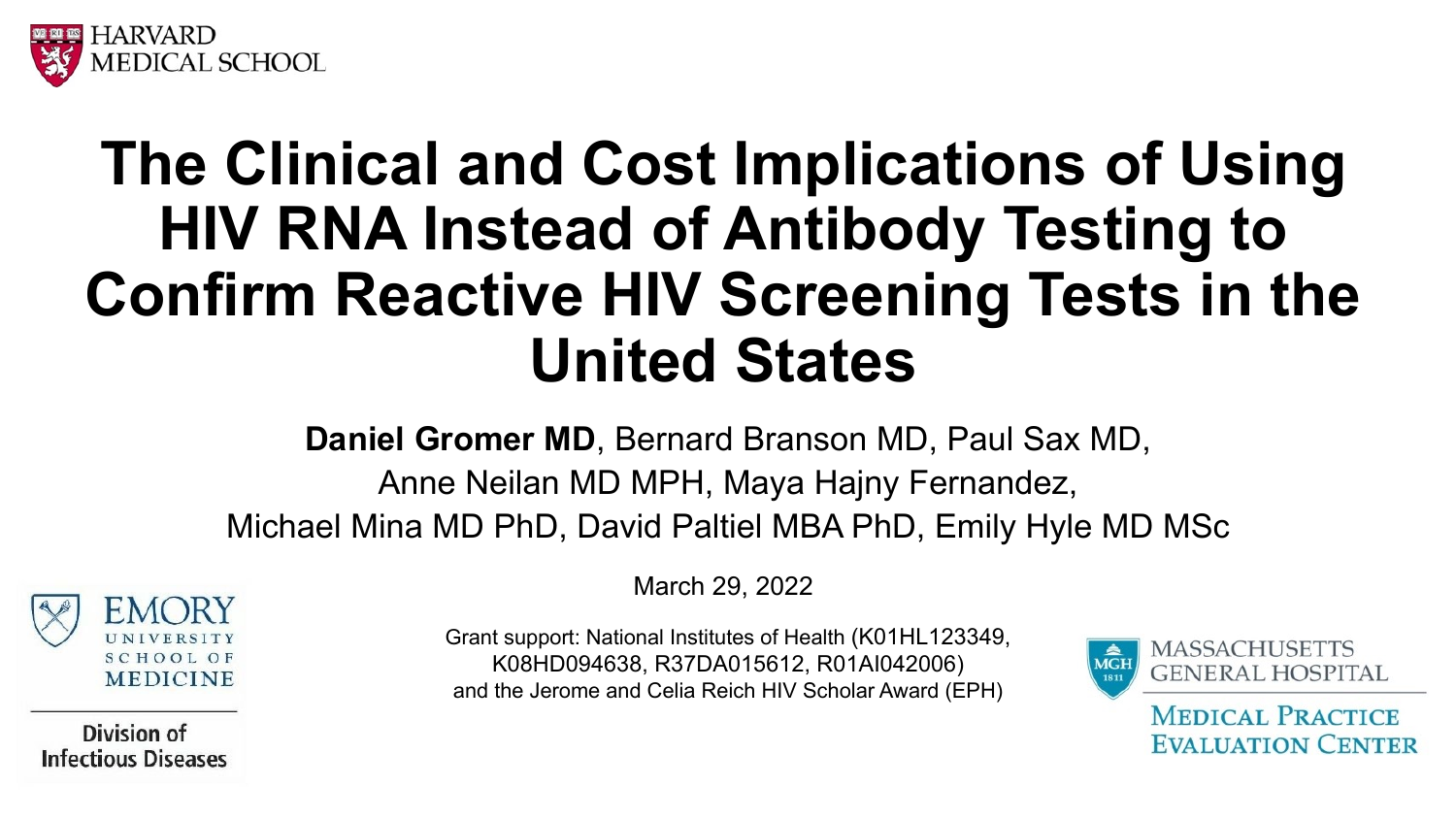### **I have no relevant financial disclosures**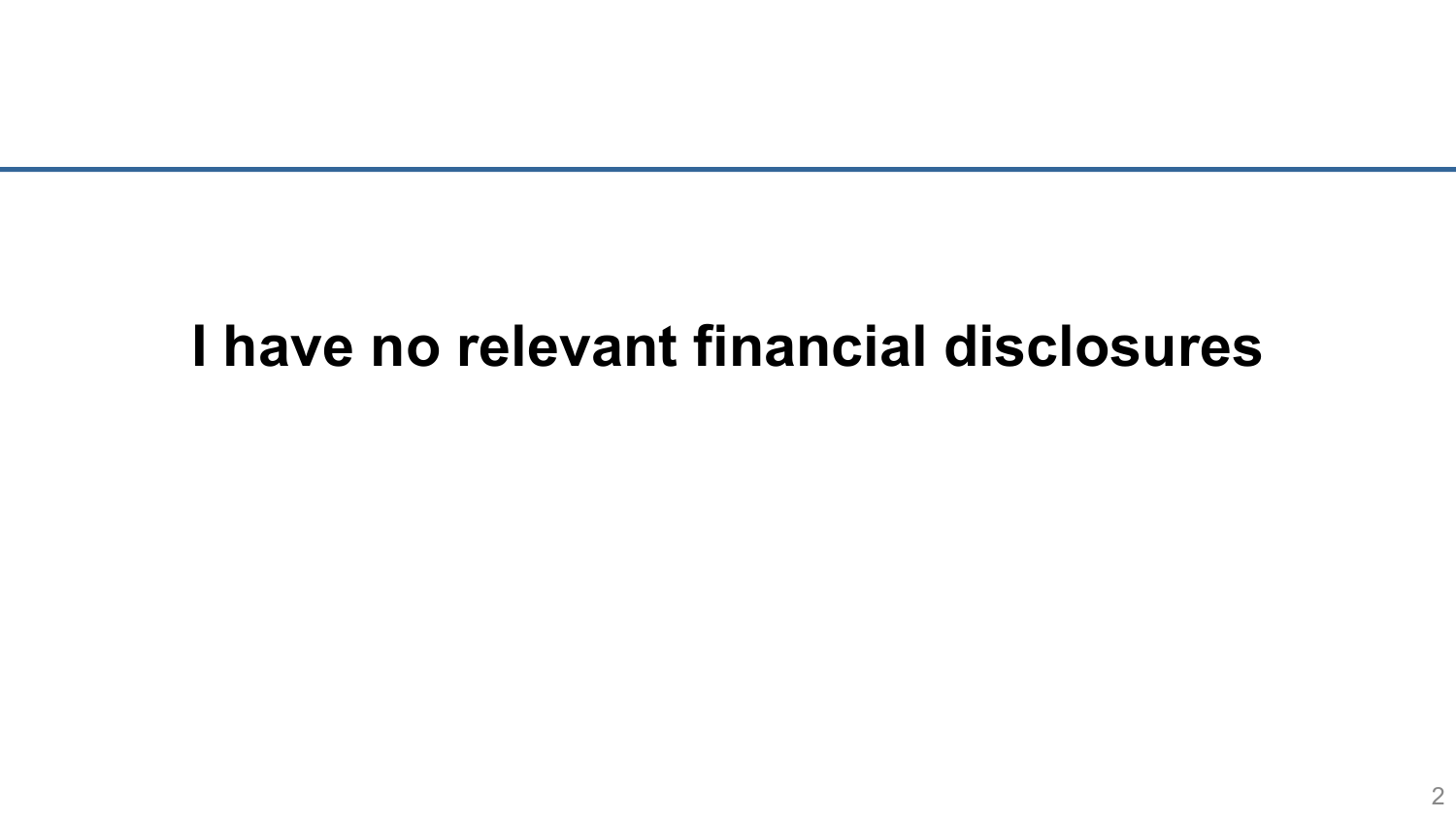# **Diagnosing HIV in the US**

- Prompt diagnosis of HIV is crucial
	- Faster linkage to care can lead to earlier initiation of antiretroviral therapy (ART)
	- Early ART improves outcomes for persons with HIV and reduces the potential for new transmissions
- False positive HIV tests can induce stress
	- Goal is to reduce time to reassurance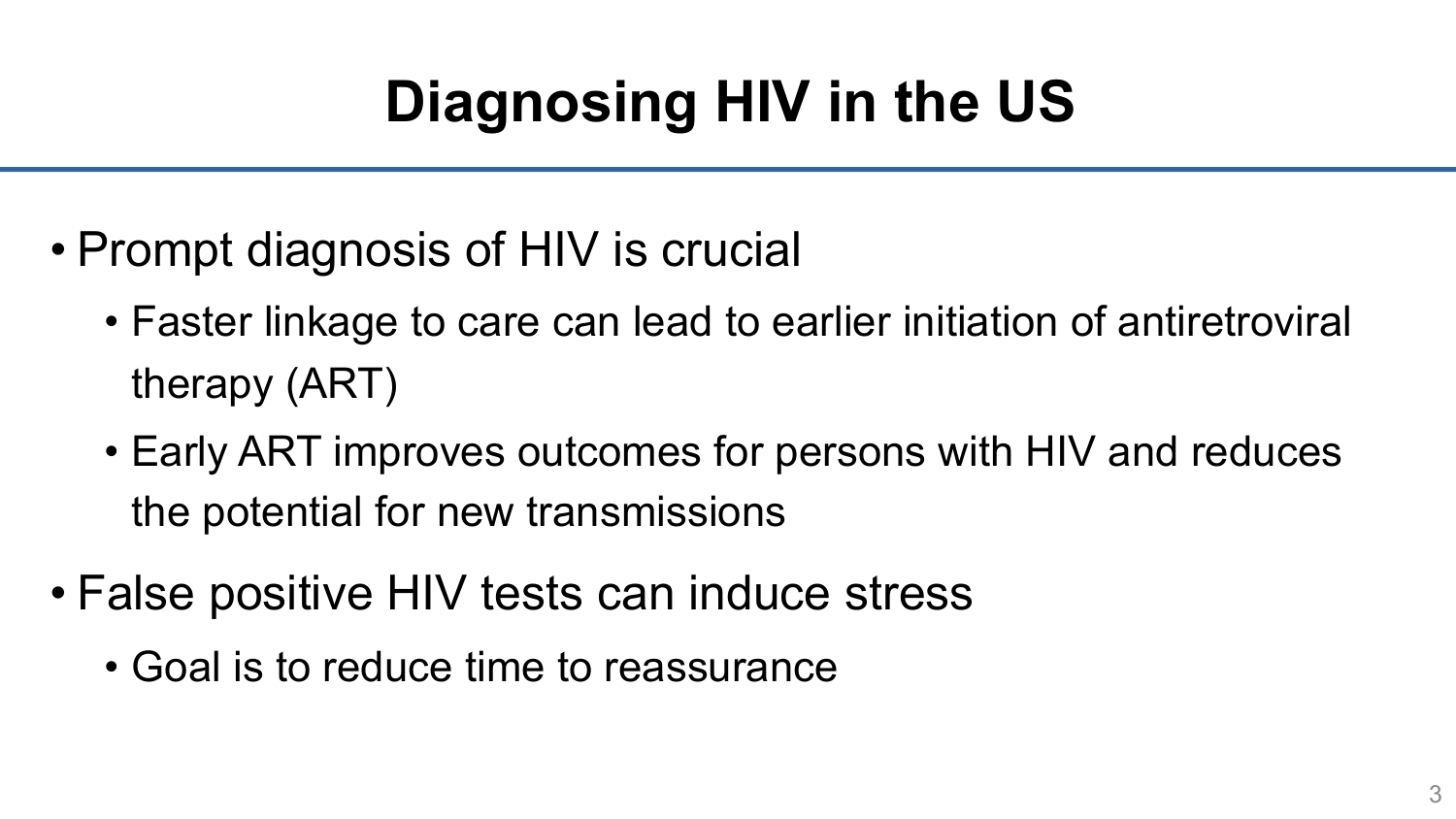## **Current Standard of Care (SOC)**

#### HIV Diagnosis

- 1. Screen:  $4<sup>th</sup>$  generation HIV p24 antigen + antibody (Ag/Ab)
- 2. If reactive, antibody differentiation assay (AbDiff)
- 3. If AbDiff is (-) or indeterminate: *qualitative* RNA (QL-RNA)

### HIV Treatment

- 1. Baseline *quantitative* RNA (QT-RNA) on plasma specimen
- 2. ART initiation
- 3. Perform serial QT-RNA to monitor virologic response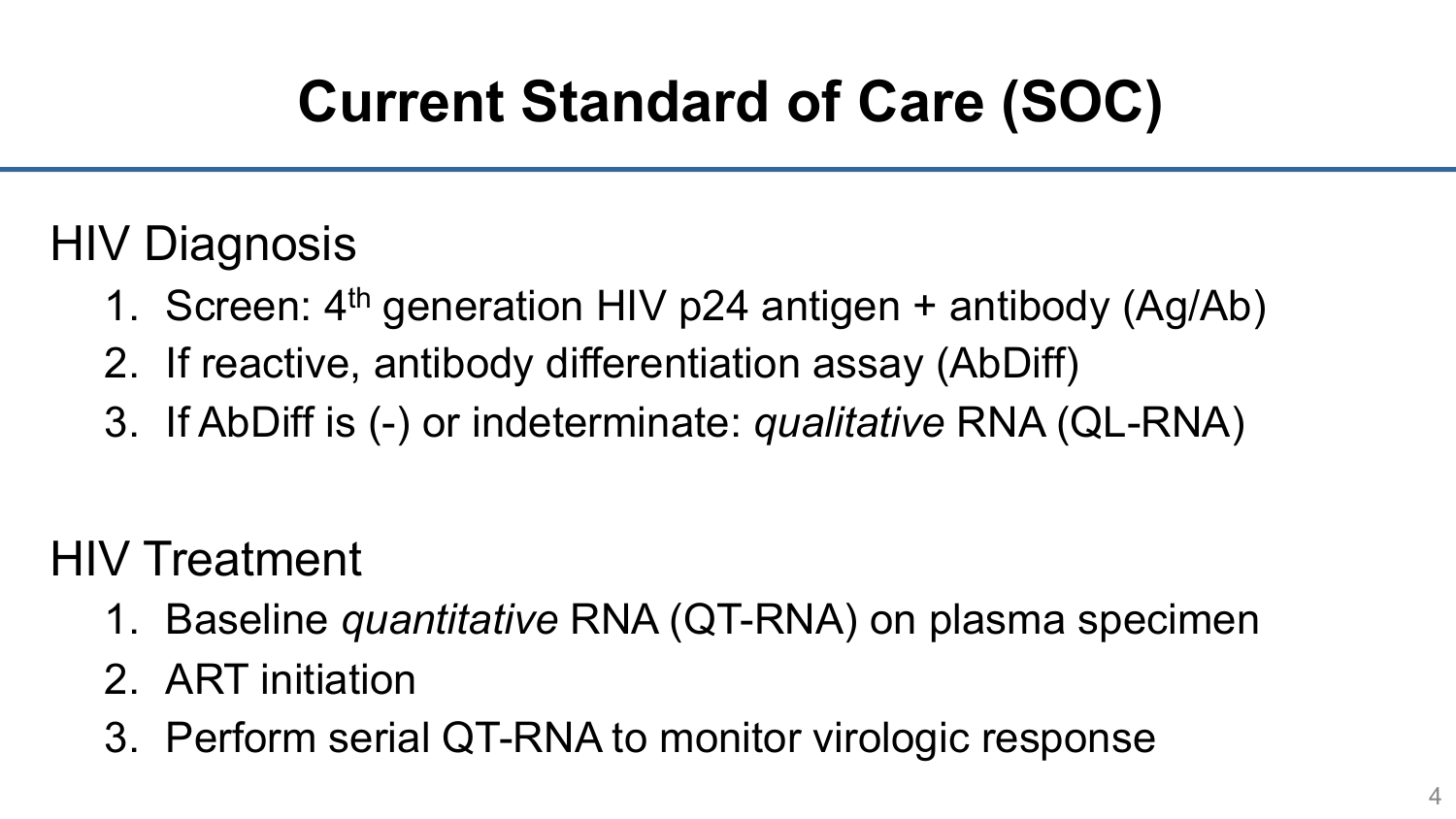## **HIV RNA Now Approved for Diagnosis**

- FDA approved QT-RNA for diagnosis in Nov 2020
	- Plasma specimen:
		- Quantitative results are FDA-approved to be reported as a value

- Serum specimen:
	- Quantitative results are FDA-approved to be reported as "detectable" or "undetectable"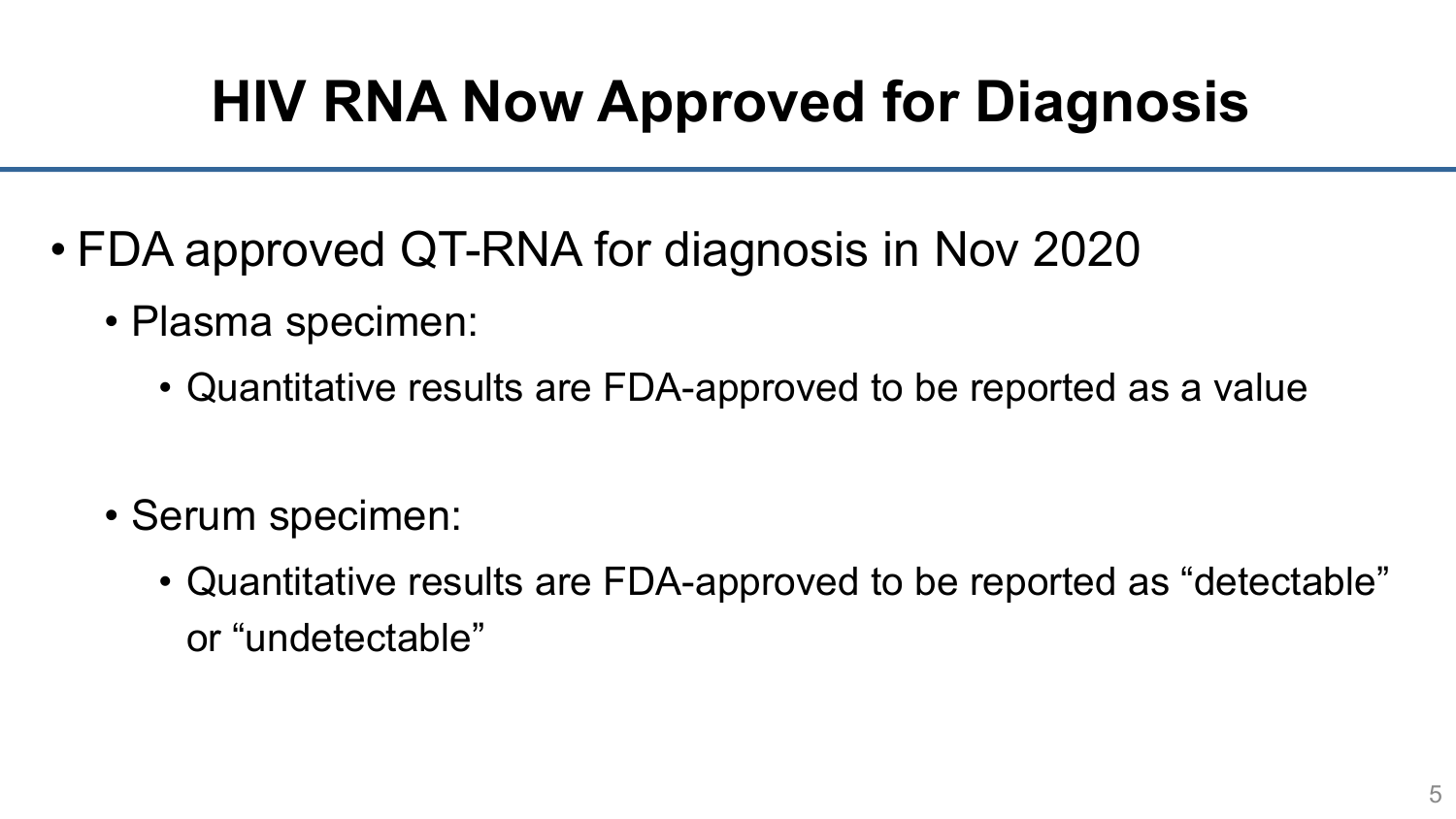## **Objective**

To use simulation modeling to compare the clinical and cost implications of an HIV diagnostic algorithm with QT-RNA as the 2nd test, instead of AbDiff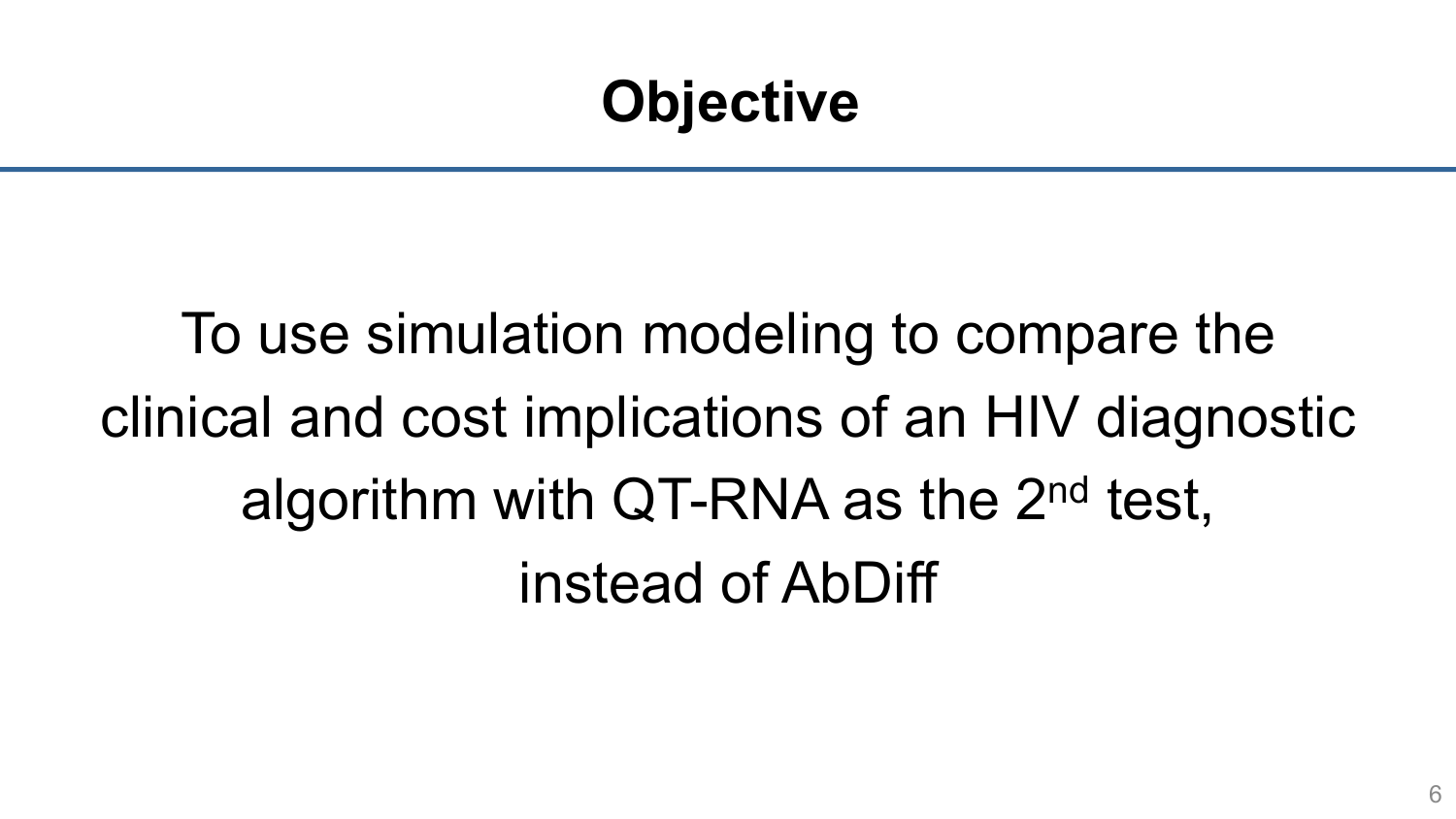### **Model Overview**

• Diagnostic algorithms

1. Standard of Care (Ag/Ab -> AbDiff -> QL-RNA)

2. RNAplasma (Ag/Ab -> QT-RNA -> AbDiff)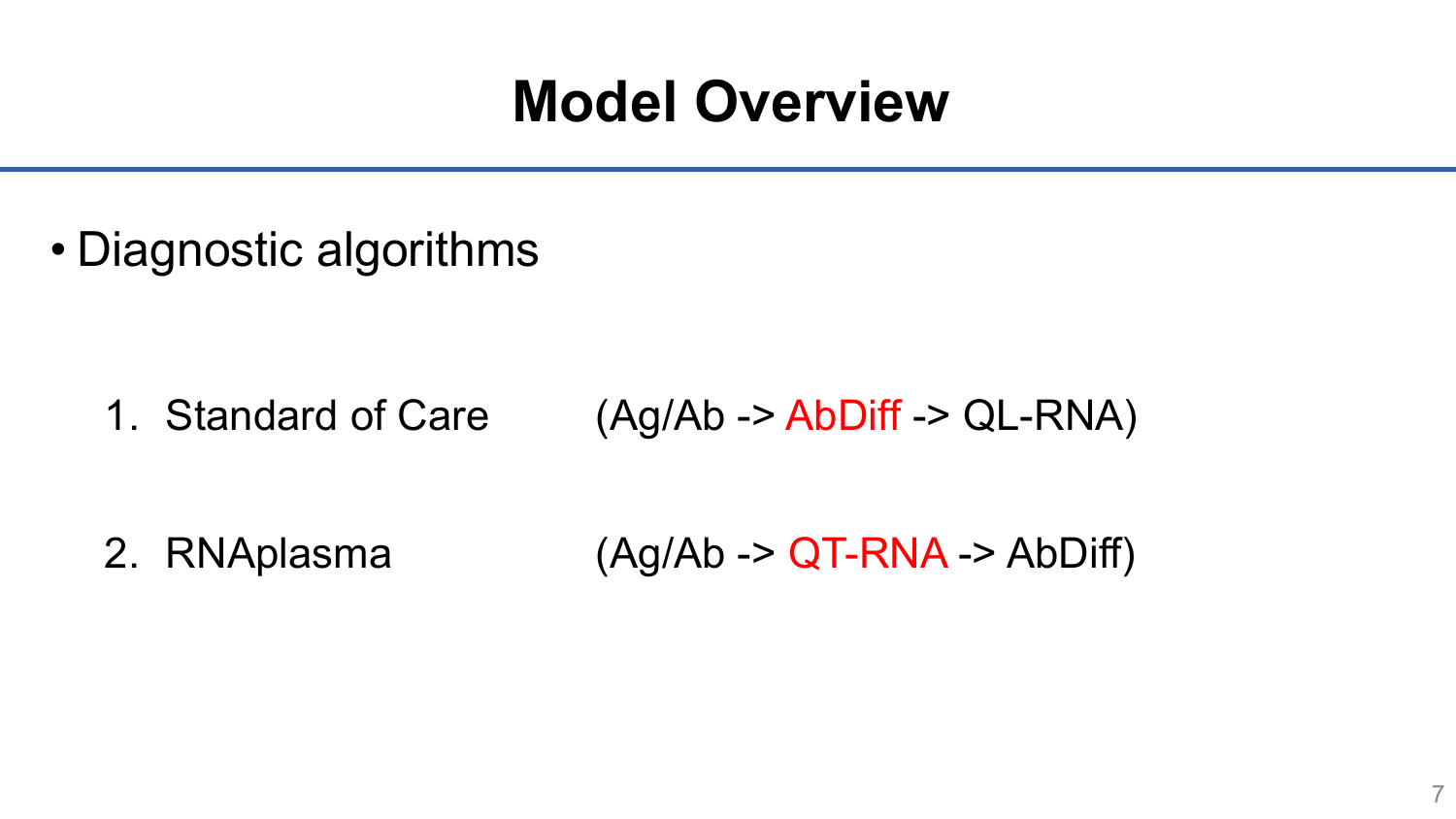## **Model Population**

- All specimens tested for HIV
	- No HIV infection
	- With HIV infection
		- Chronic HIV-1
		- Acute HIV-1
		- Elite control of HIV-1
		- HIV-2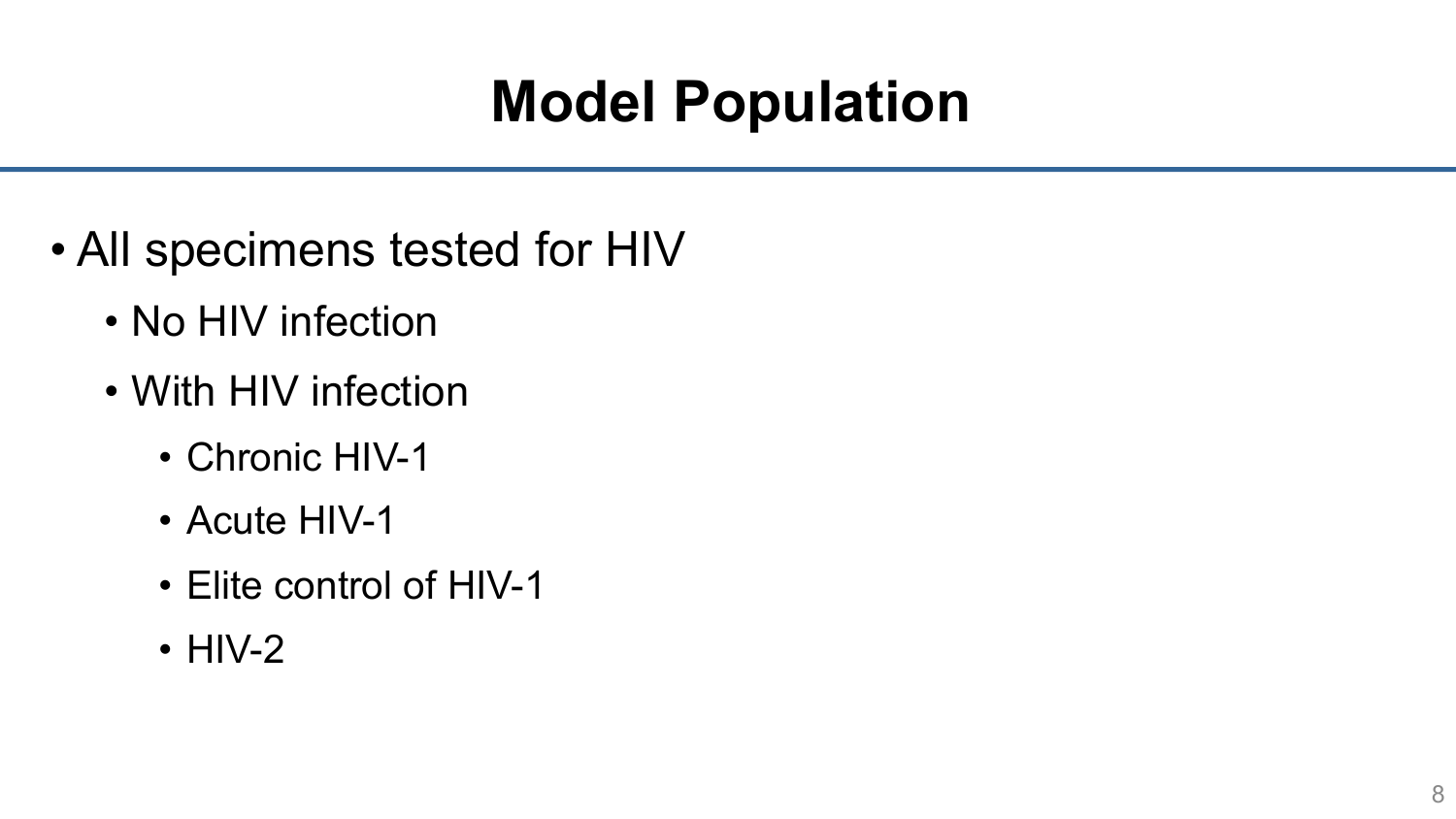## **Model Outcomes**

- 1. Time-based outcomes
	- Time to action
		- When clinicians initiate ART for people diagnosed with HIV or complete the diagnostic algorithm for specimen without HIV
	- Time to reassurance
		- When clinicians can inform a person with a false positive Ag/Ab of a negative RNA test (low likelihood of HIV diagnosis)
- 2. Visits for specimen collection (i.e., blood draws)
- 3. Testing cost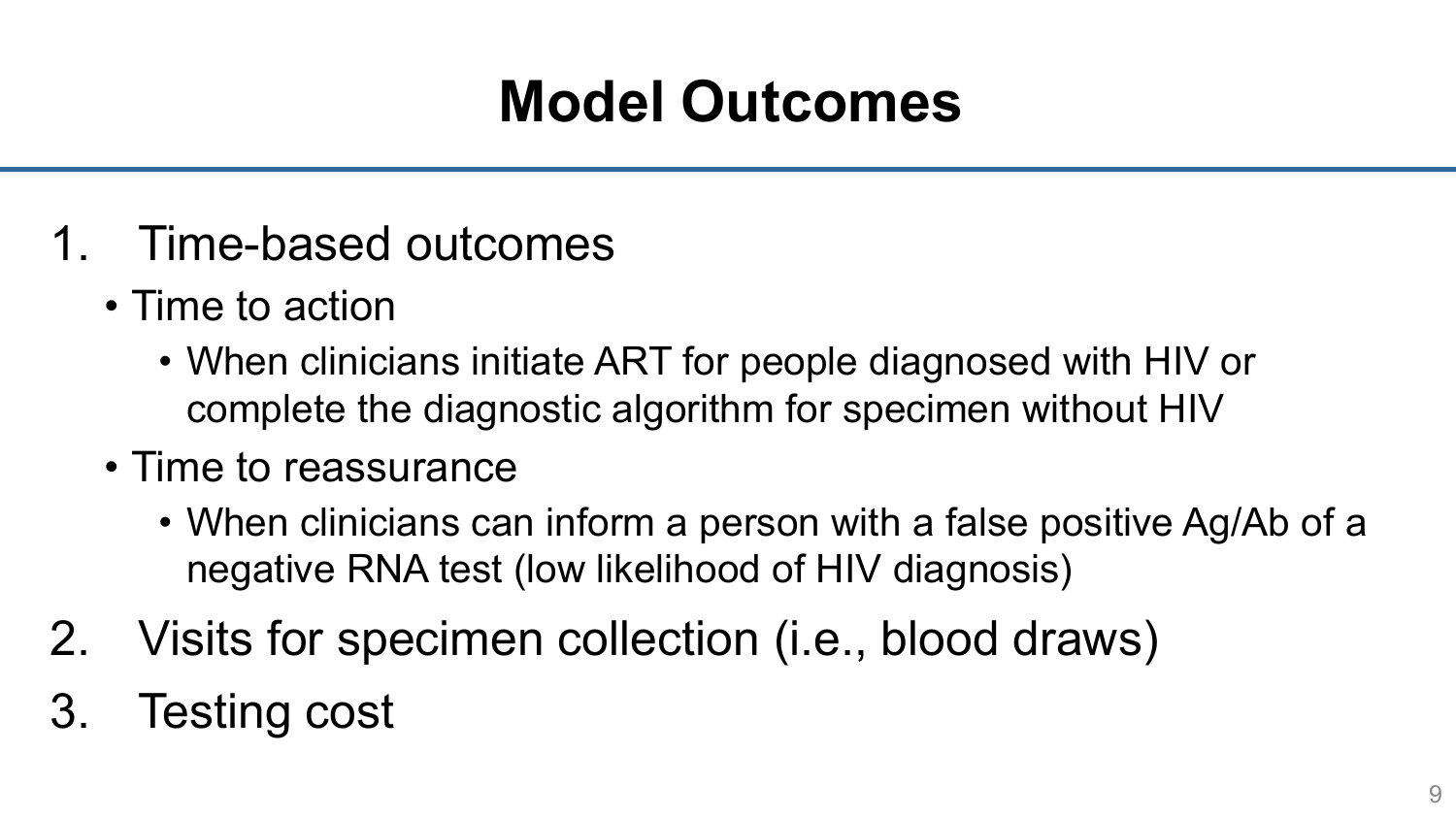## **HIV Prevalence**

- We populated the model with data from three large US laboratory systems
	- Low: **0.25%** (75/30,000) (Personal Communication)
	- Moderate: **0.51%** (64,713/12,761,155) (Quest Diagnostics)
	- High: **1.98% (**973/49,181) (Personal Communication)

• We examined the algorithms in each setting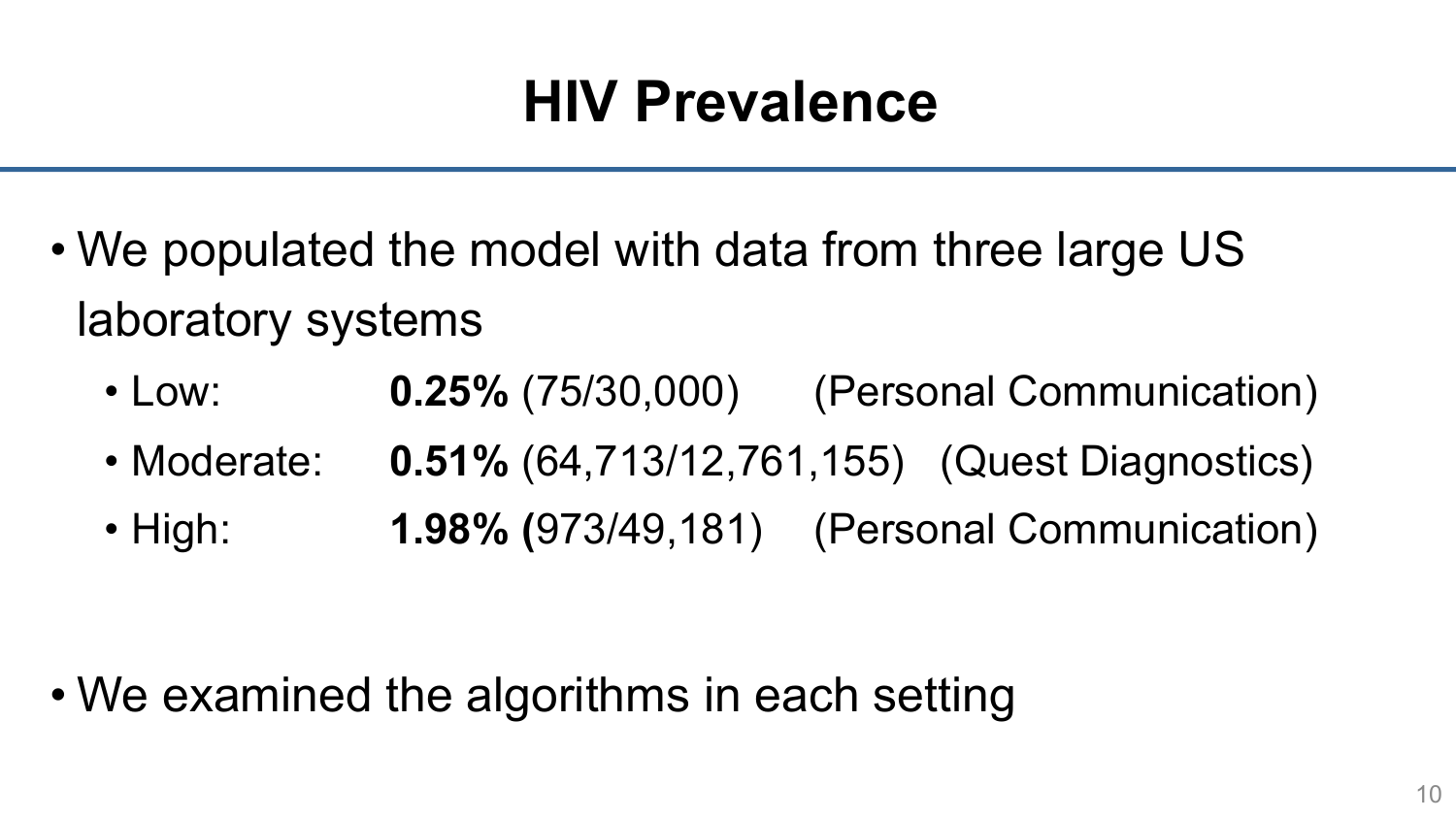## **Additional Model Input Parameters**

- Performance characteristics: from published package inserts
- Turnaround time (specimen collection -> result reported)
	- Reflex: performed on same specimen as a prior assay
		- AbDiff 12 hours, RNA 24 hours
	- Return: requires visit for specimen collection
		- Add 60h to reflex test time
- Cost: from CMS Laboratory Fee Schedule
	- AbDiff \$13.71, QL-RNA \$35.09, QT-RNA \$85.10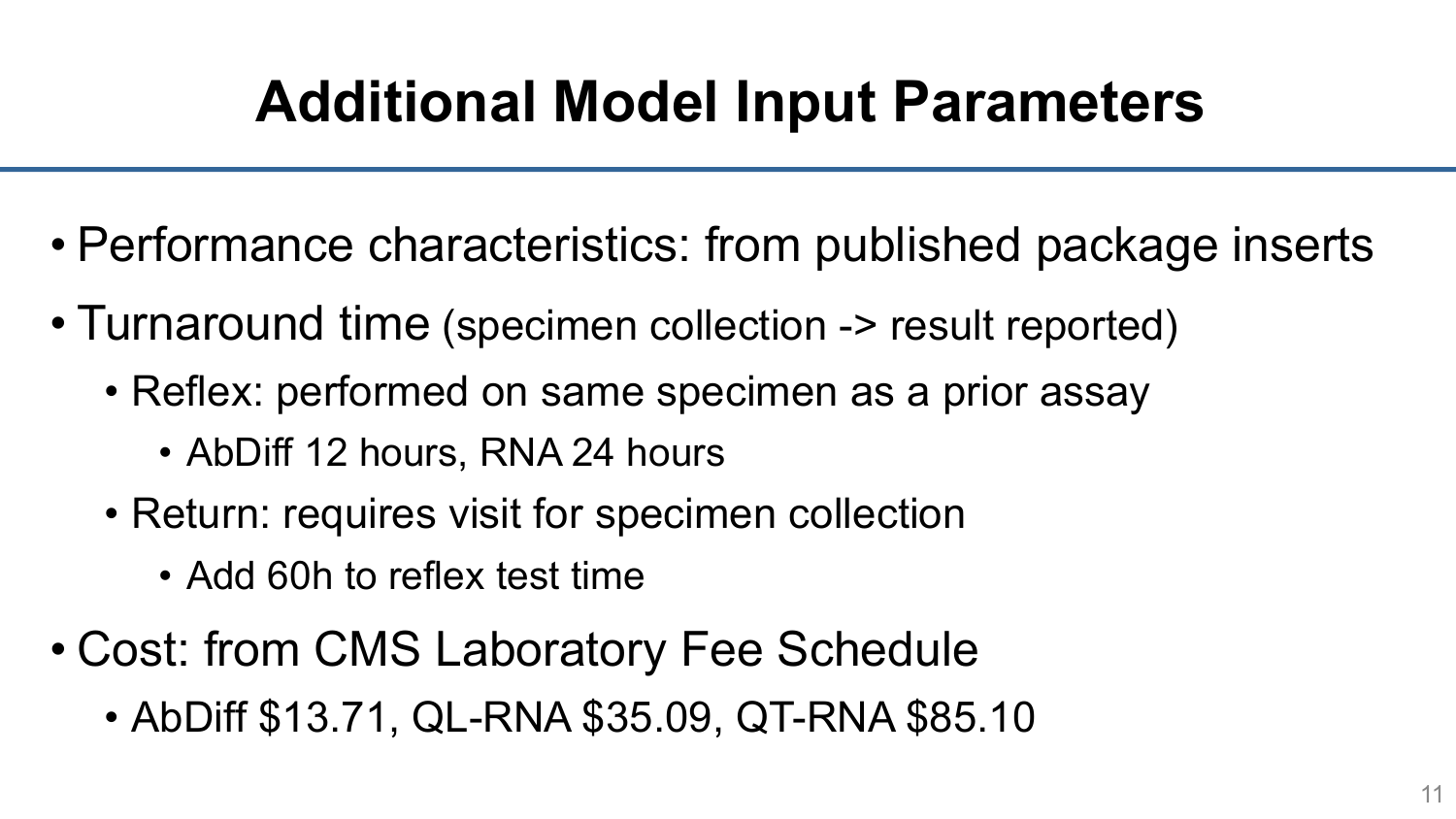#### **SOC**



**Key** Serum specimen – black Plasma specimen – blue

Diagnosed without HIV -- black Diagnosed with HIV -- red

dx algorithm - tx algorithm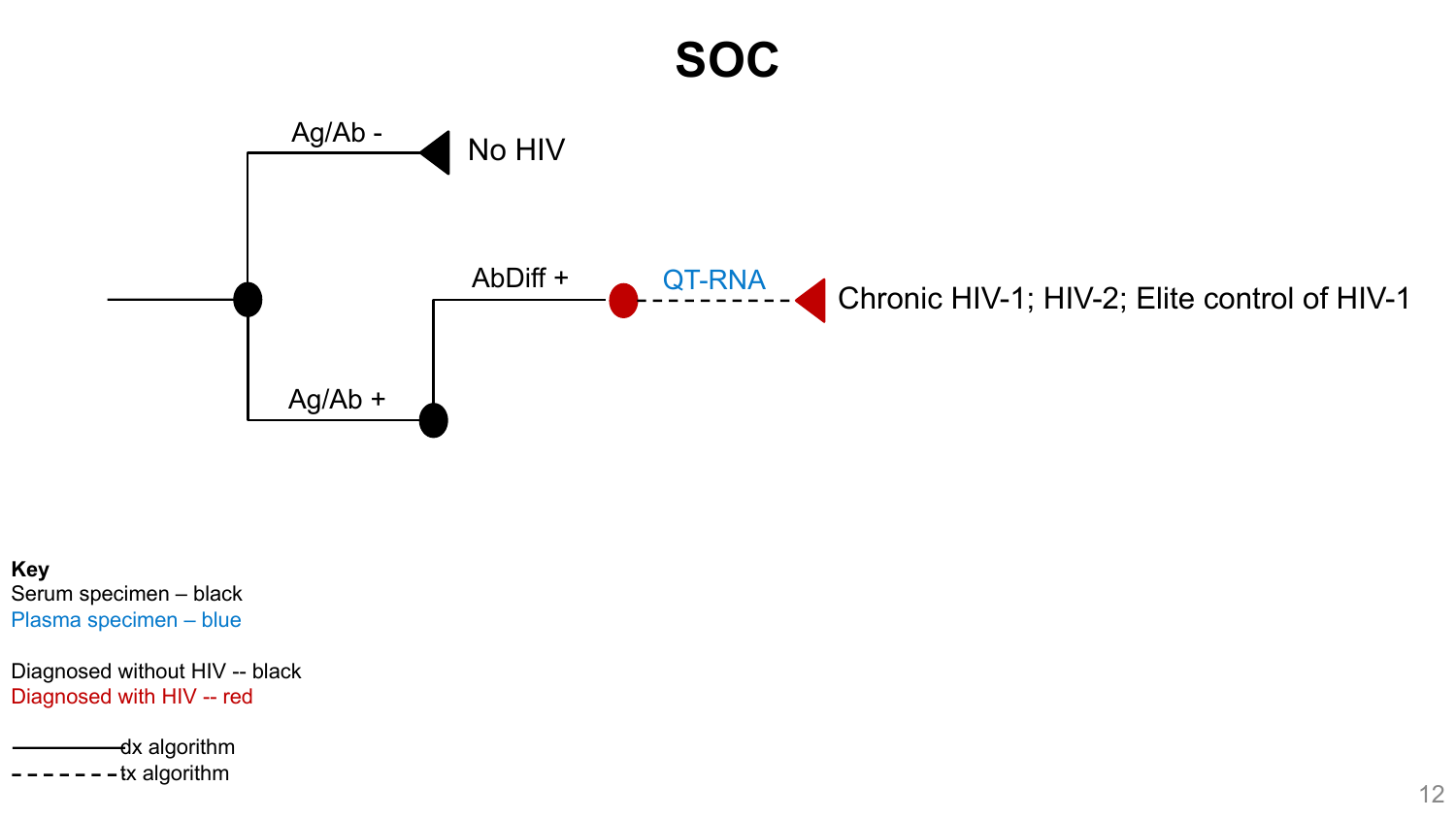#### **SOC**

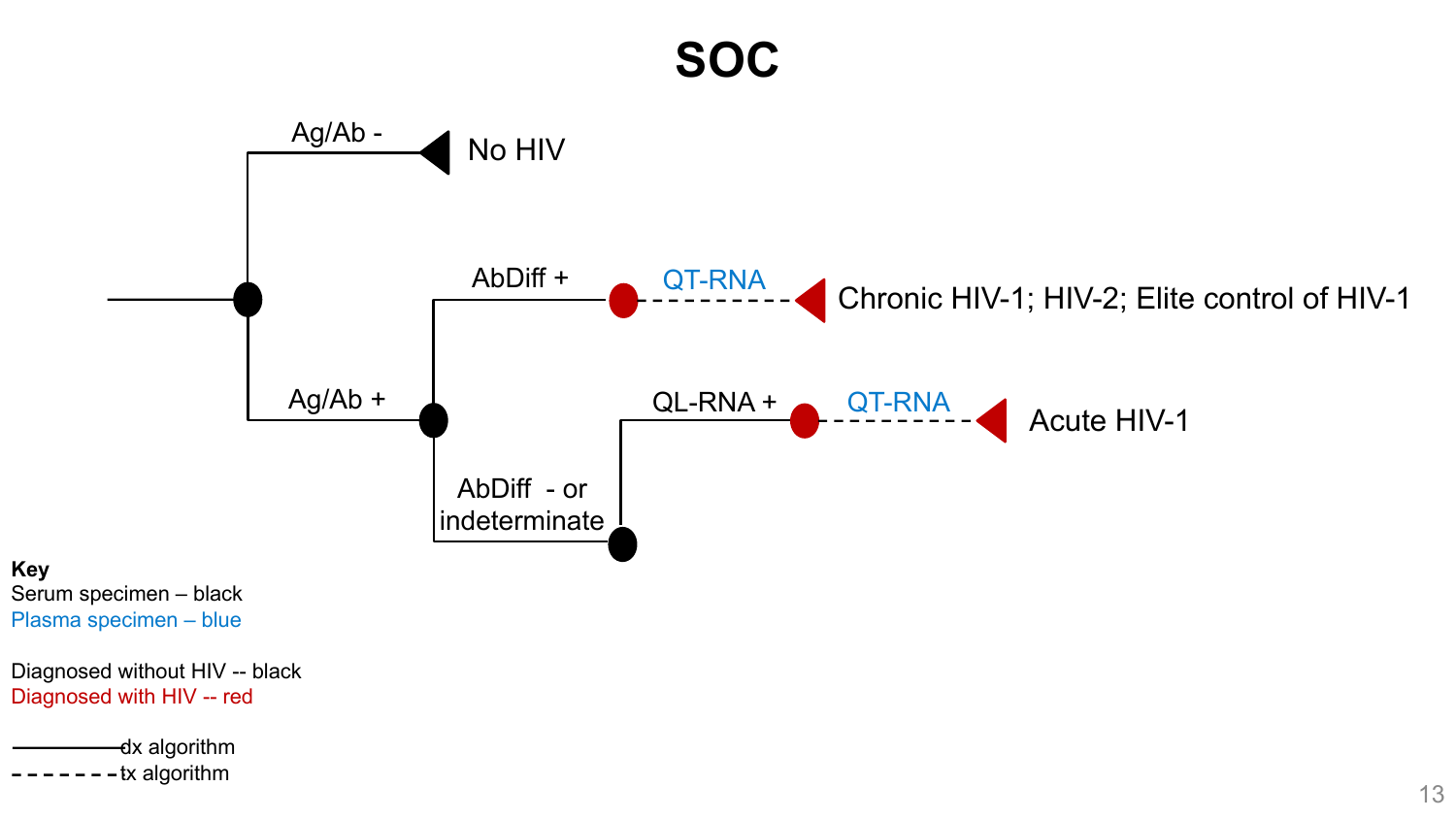#### **SOC**

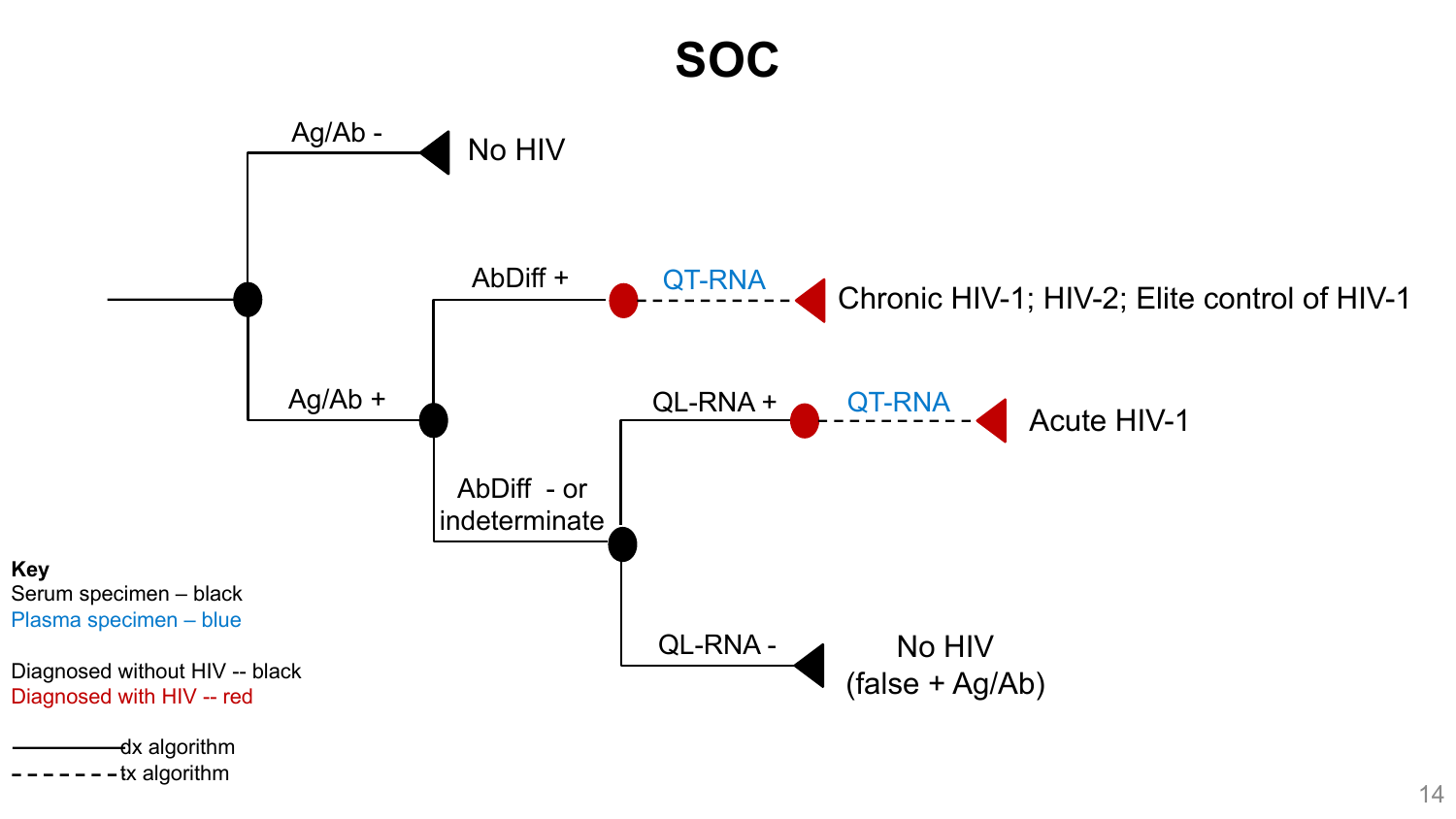### **RNAplasma**



**Key** Serum specimen – black Plasma specimen – blue

Diagnosed without HIV -- black Diagnosed with HIV -- red

dx algorithm  $-tx$  algorithm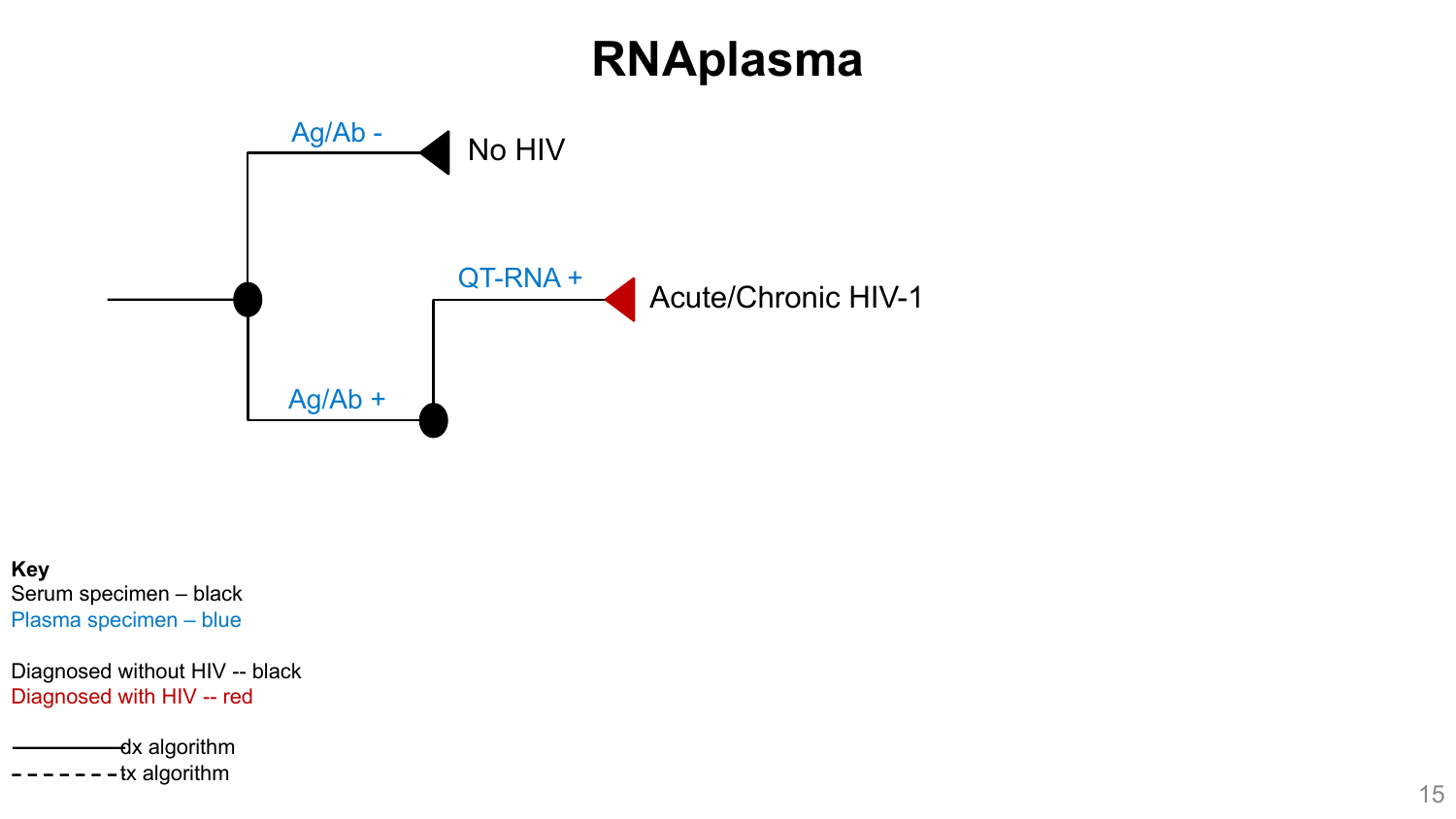### **RNAplasma**

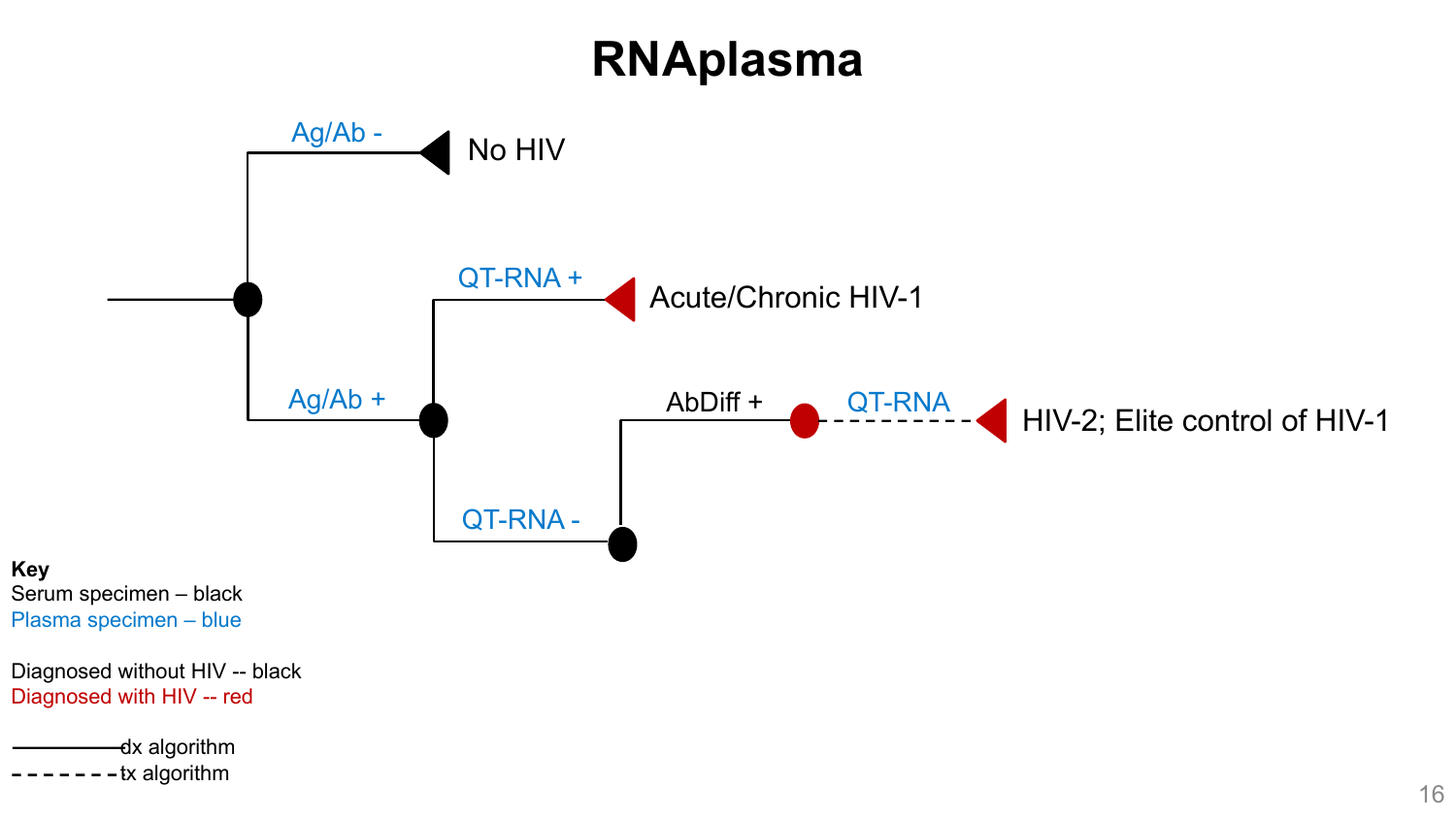### **RNAplasma**

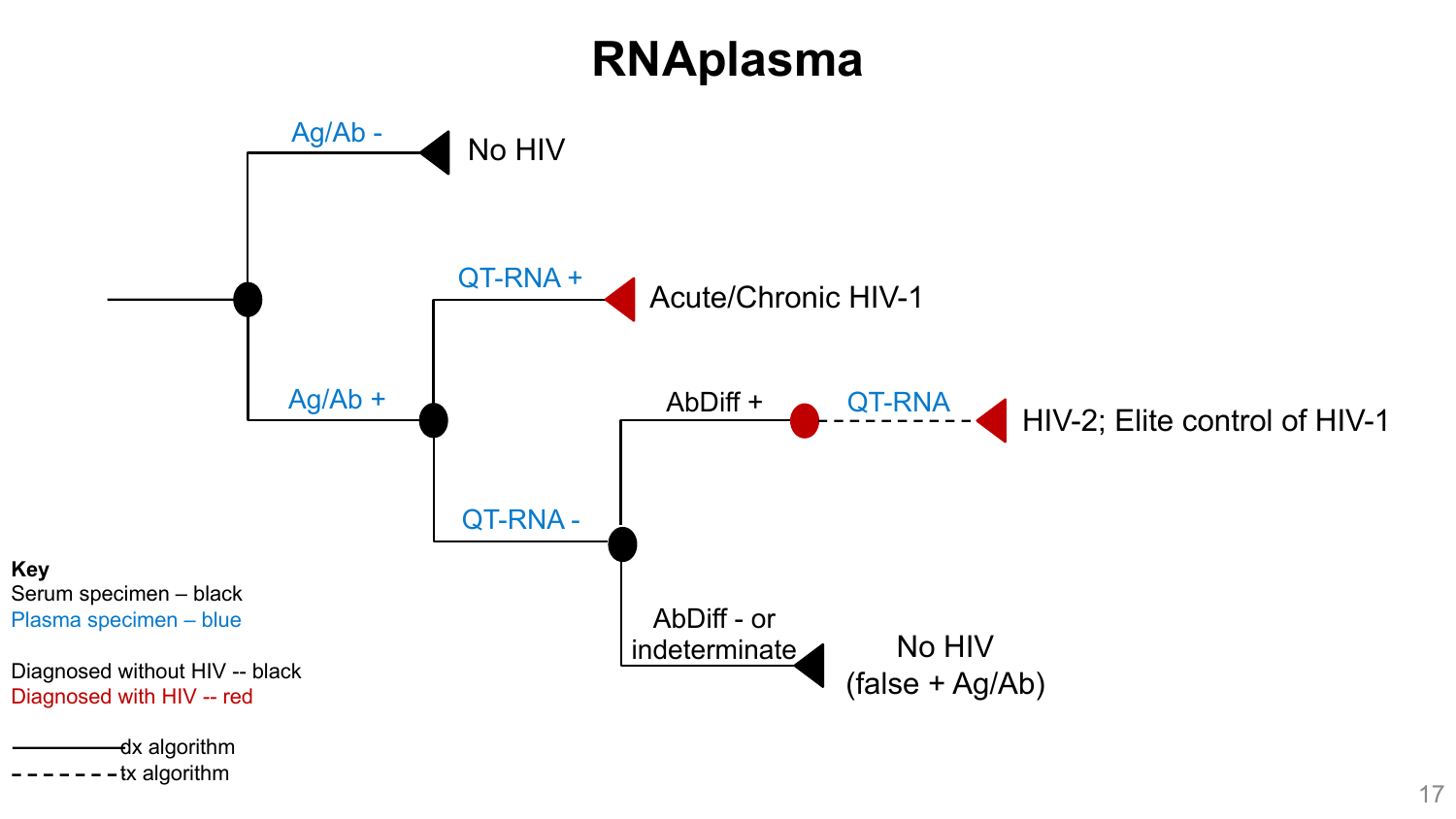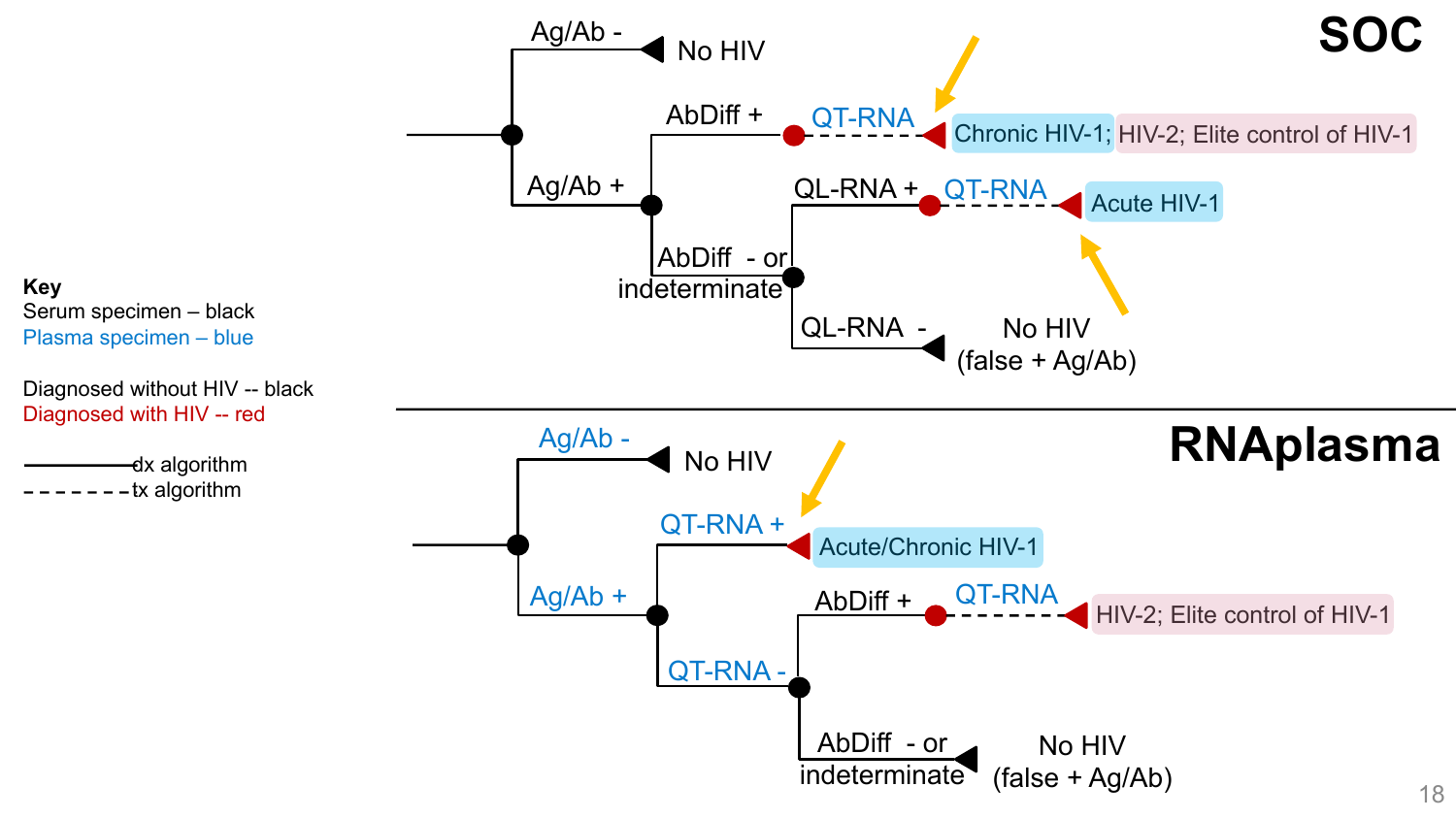### **Base Case Results: Time to Action**

# •RNAplasma would reduce time to action compared with SOC for persons with HIV

### RNAplasma: 60 hours SOC: 112 hours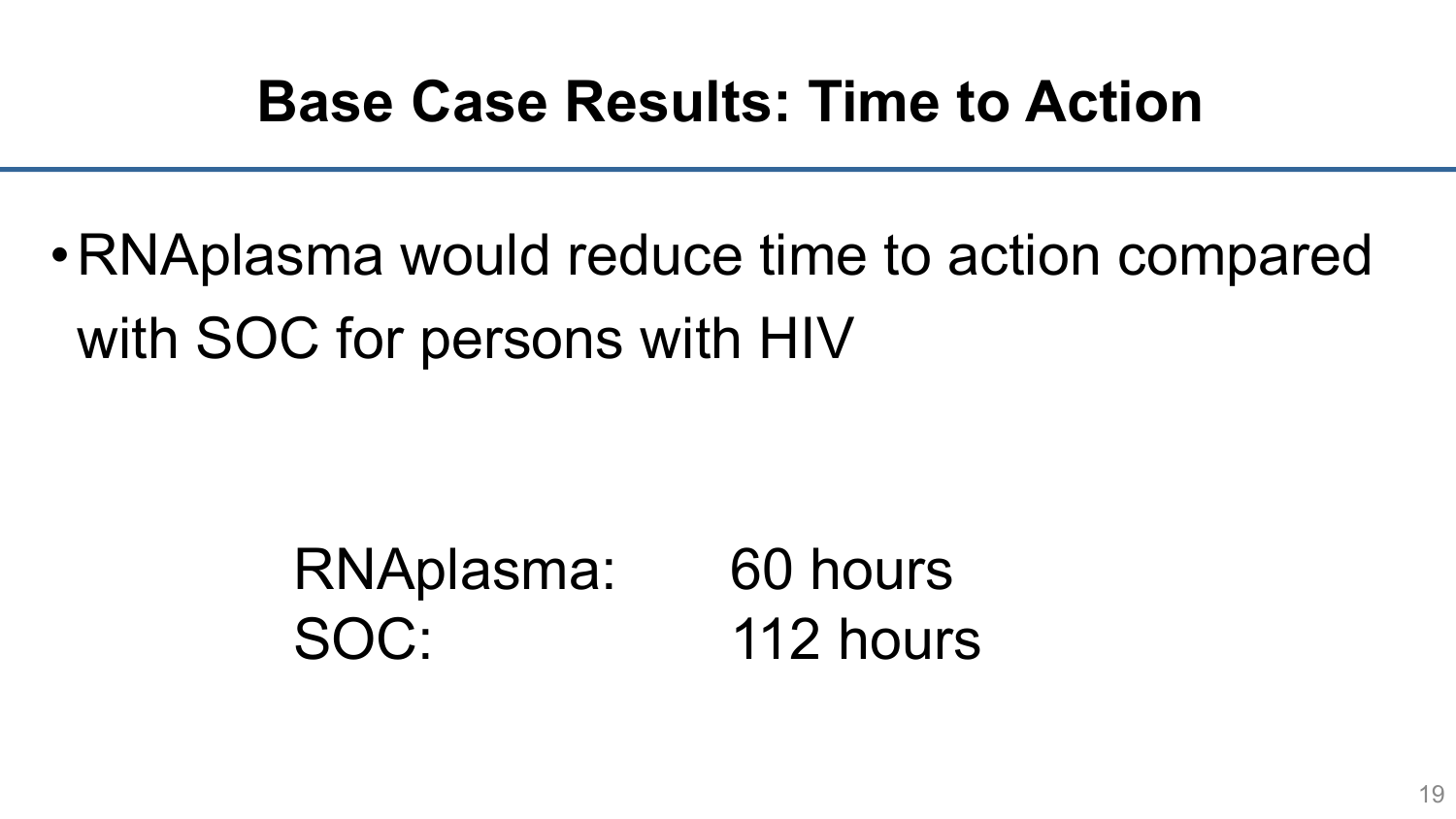### **Base Case Results: Time to Reassurance**

•RNAplasma would reduce time to reassurance compared with SOC for persons with a false positive Ag/Ab

| RNAplasma: | 60 hours  |
|------------|-----------|
| SOC:       | 132 hours |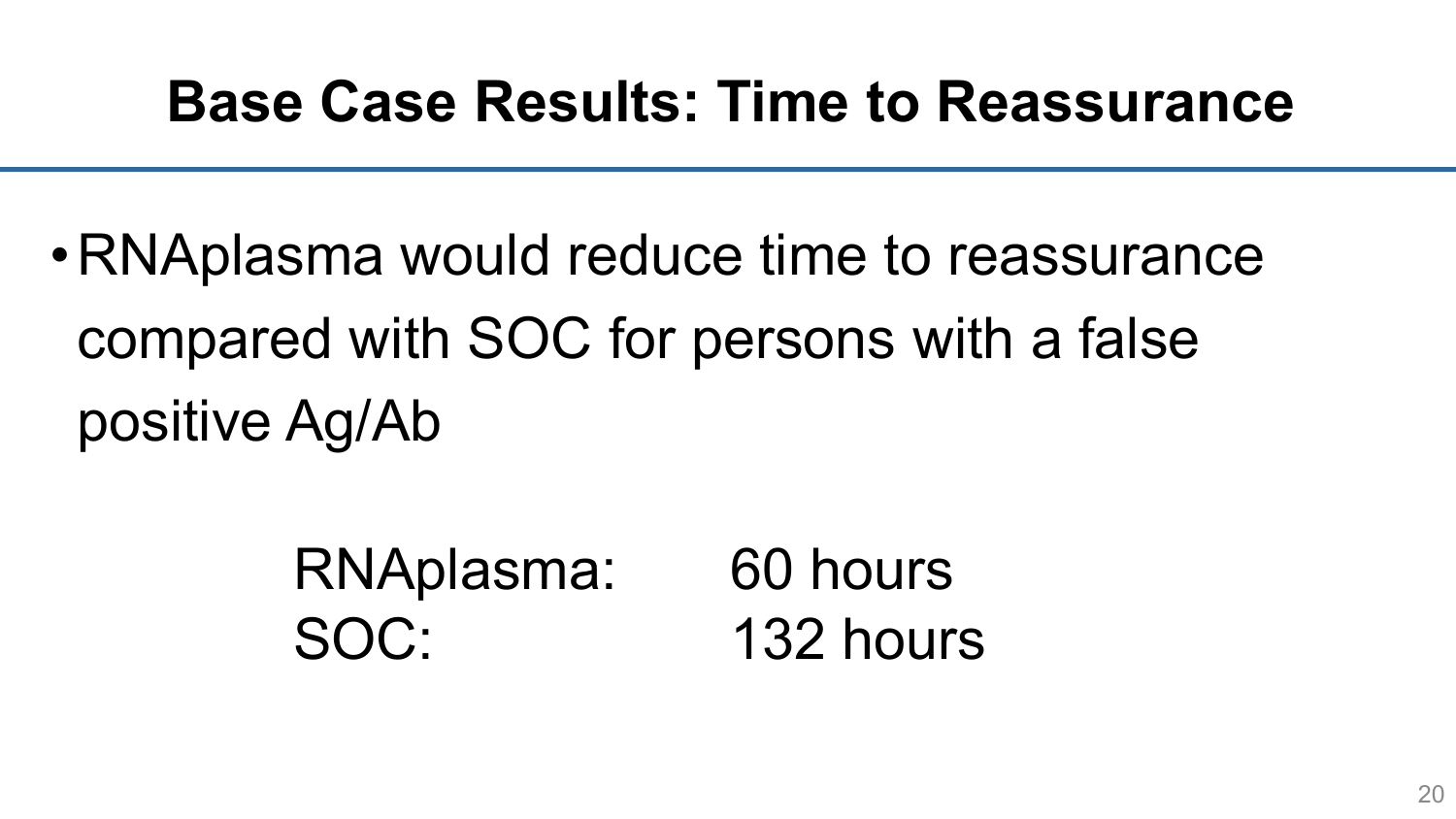## **Base Case Results: Visits for Specimen Collection**

•RNAplasma would reduce visits for specimen collection before ART initiation compared with SOC for persons with HIV

> RNAplasma: 1.01 visits/person SOC: 2.05 visits/person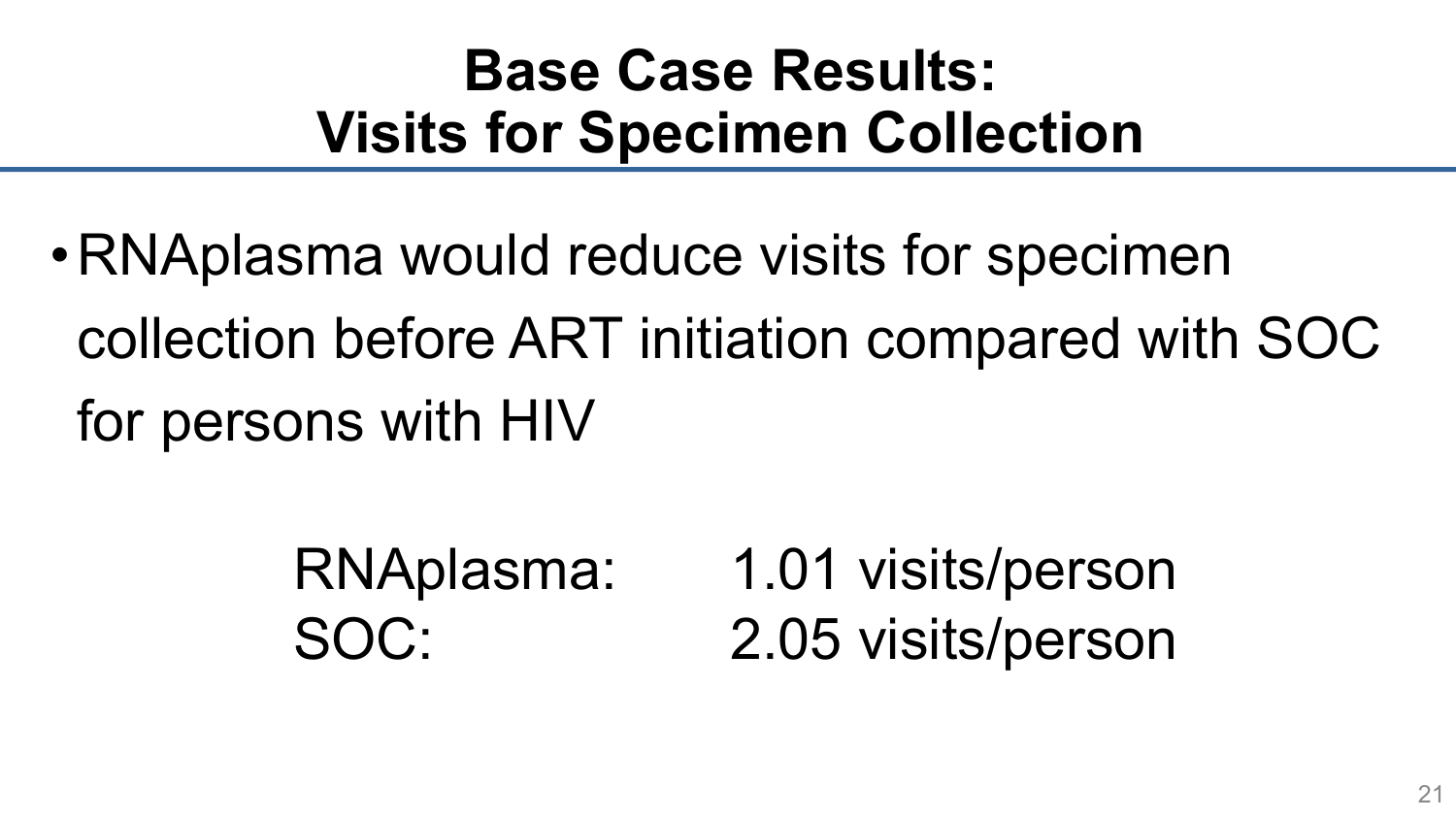### **Base Case Results: Testing Cost**

•RNAplasma and SOC would result in similar costs for all tested

| RNAplasma: | \$24.74 |
|------------|---------|
| SOC:       | \$24.70 |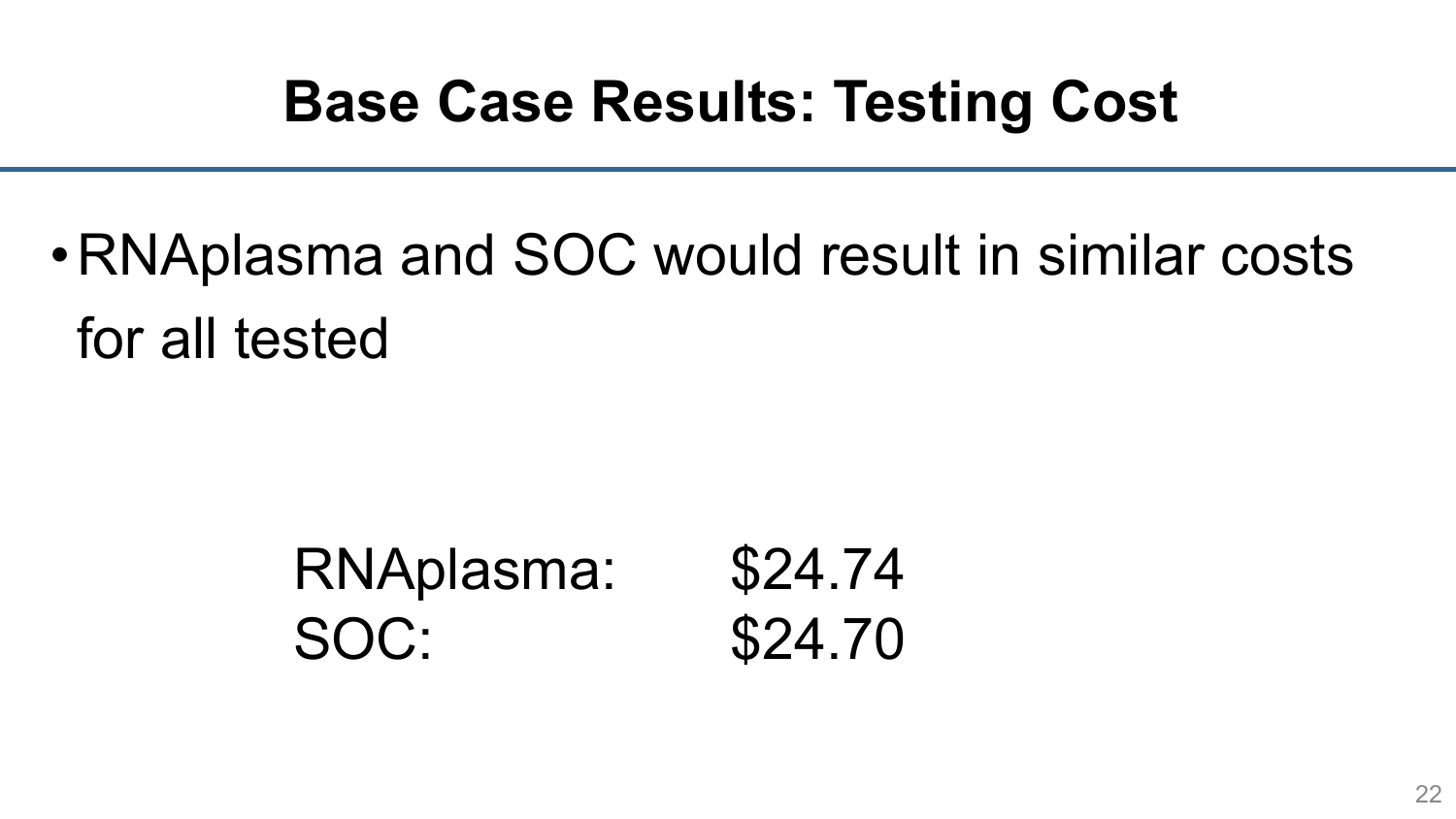### **2-Way Sensitivity Analysis Time to Action**

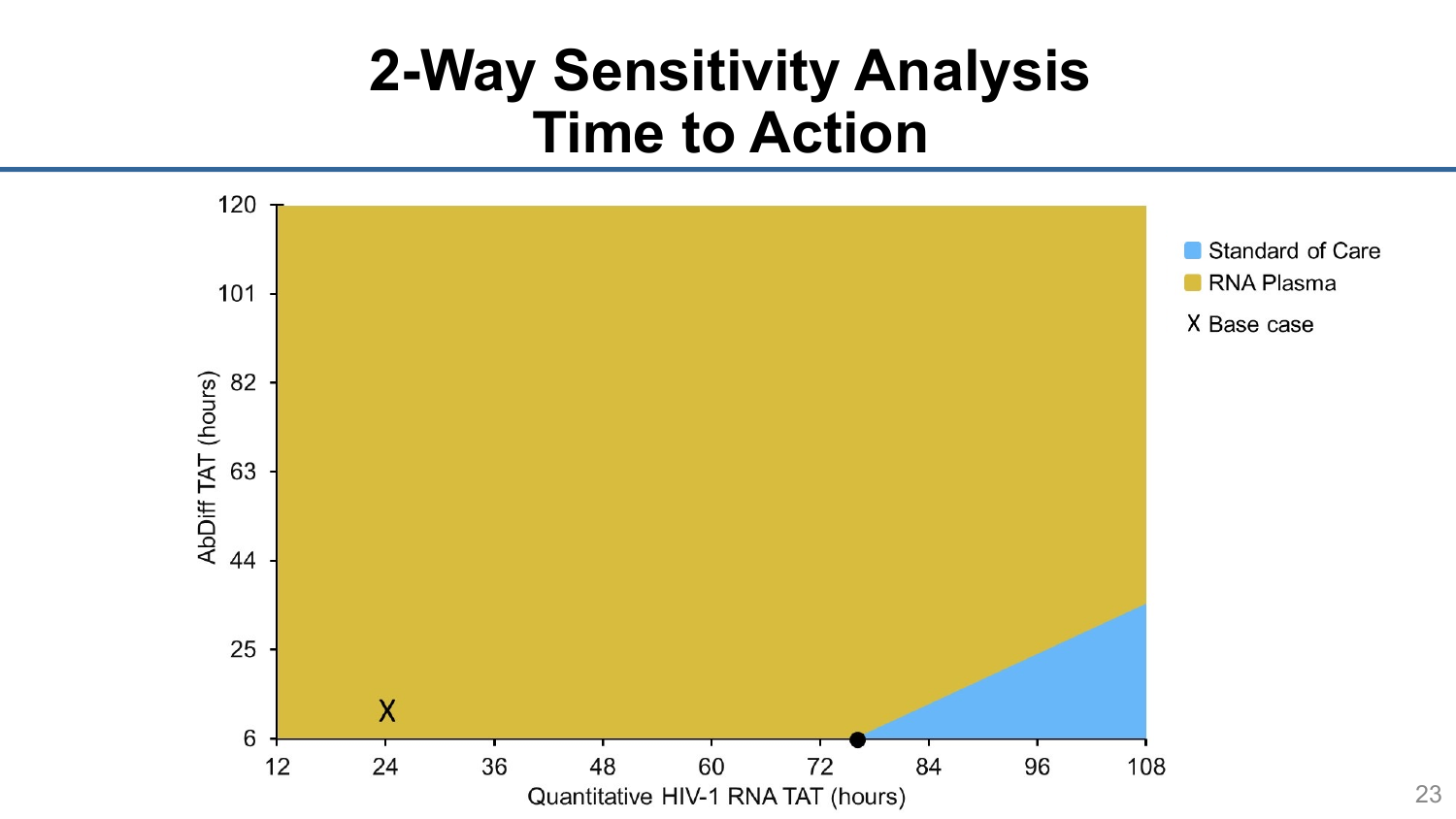### **2-Way Sensitivity Analysis Testing Cost**



Standard of Care RNA Plasma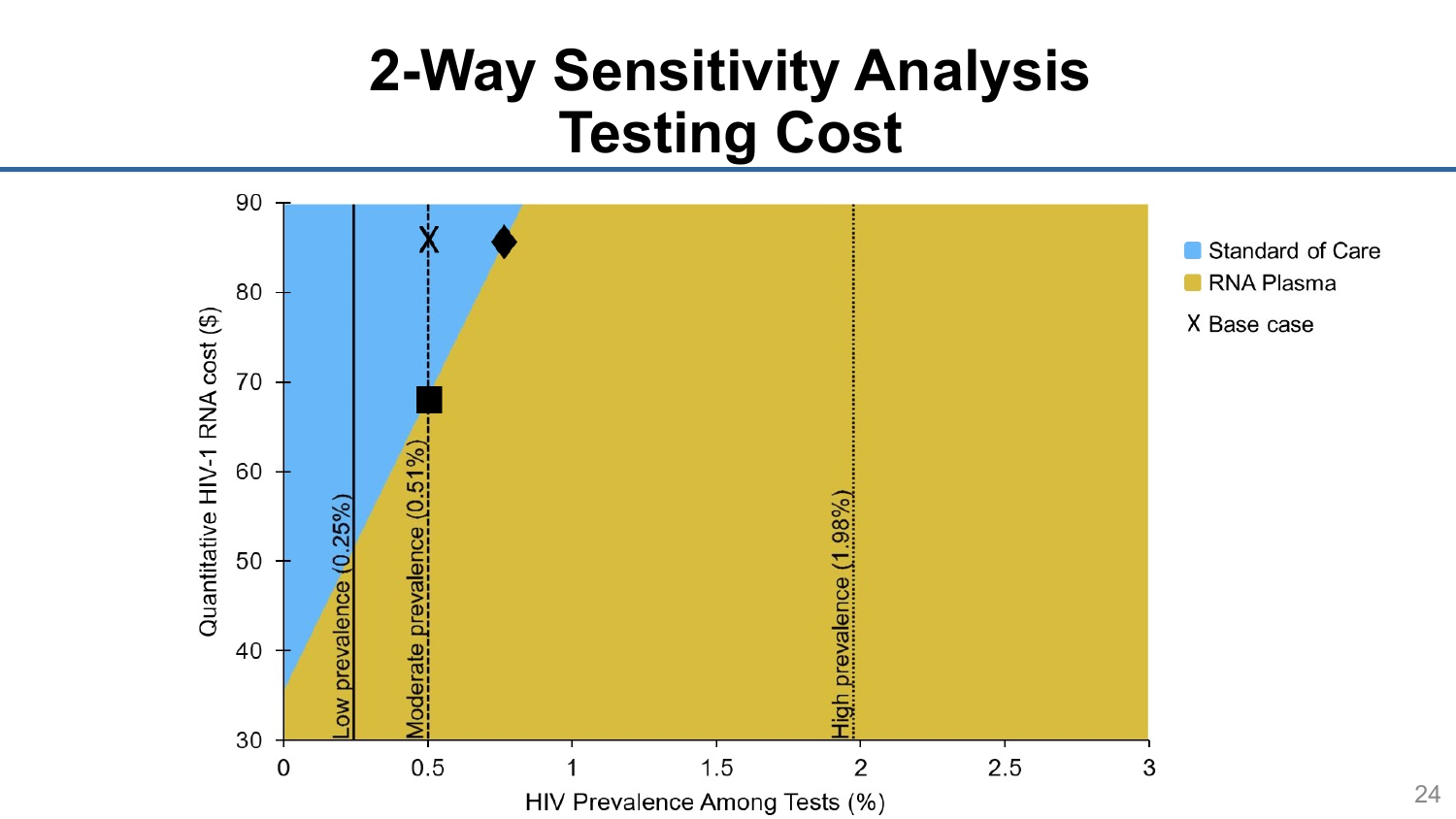## **Limitations**

- Obtained turnaround time and cost estimates from the published literature and expert opinion
	- Examined a wide range of estimates with sensitivity analyses
- Did not explicitly simulate laboratories with low testing volumes
	- Examined the implications of long turnaround times to account for off-site testing but not changes to test costs with limited use
- Did not explicitly examine specimens from persons on PrEP or ART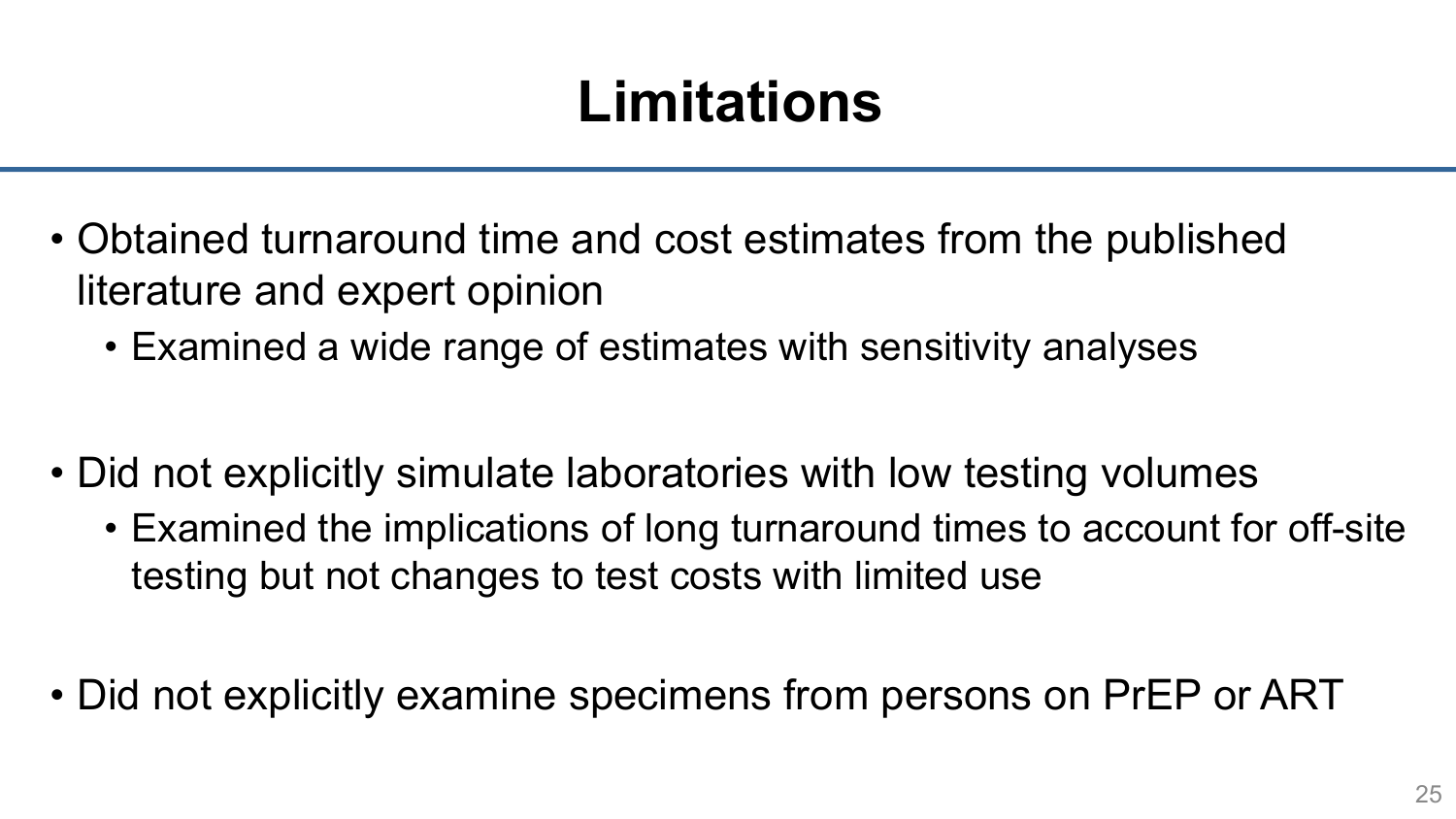# **Accessibility of QT-RNA testing**

- Some laboratories may not have access to QT-RNA that is also approved for diagnosis, which affects:
	- On-site vs send-out testing decisions by laboratories
	- Specimen handling and shipping requirements are more stringent for RNAplasma than for the SOC algorithm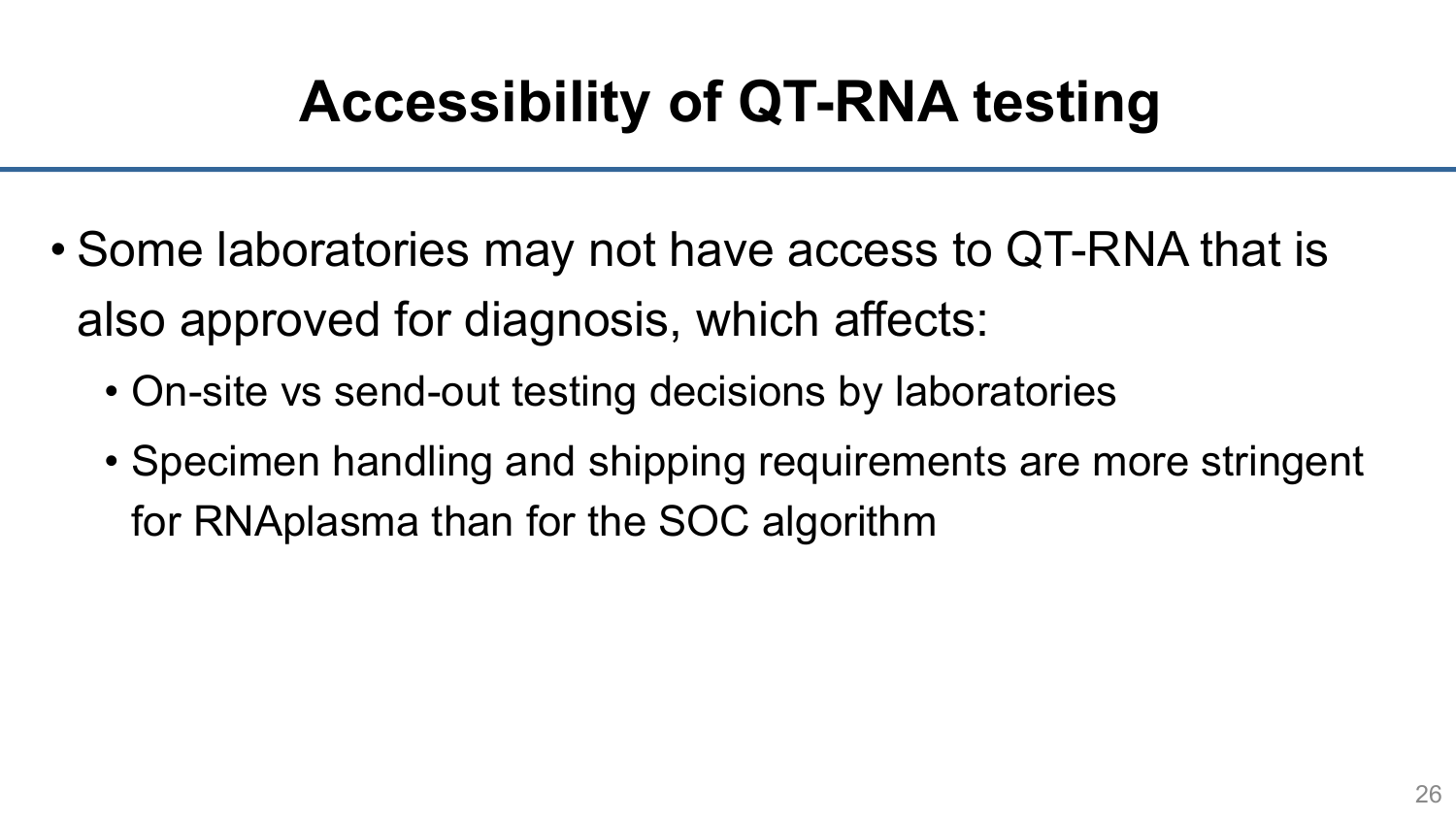## **Conclusions**

- RNAplasma algorithm (QT-RNA after Ag/Ab) would:
	- Reduce time to action and visits for persons with HIV
	- Reduce time to reassurance for persons with false + Ag/Ab
	- Reduce costs of the testing algorithm at lower QT-RNA costs or higher HIV prevalence
- Laboratory-specific needs must be considered
	- Serum vs plasma specimen collection
	- Performing assays on-site or sending to reference lab
	- Labor and reagent costs and test turnaround times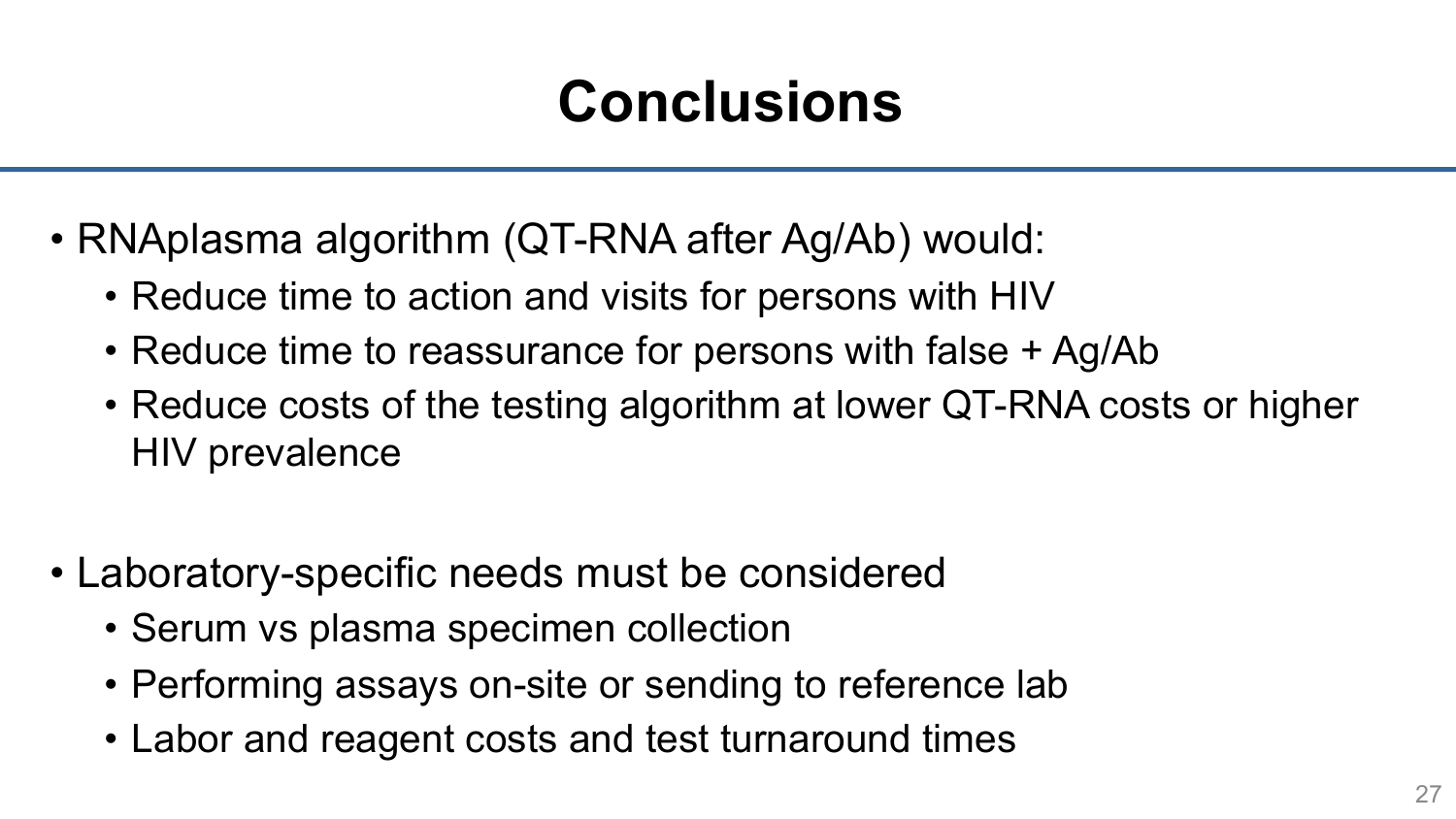# **Acknowledgements**

- Medical Practice Evaluation Center at MGH
- Quest Diagnostics
- Dr. Berry Bennett, Florida Bureau of Public Health Laboratories
- Dr. Joseph Yao, Mayo Medical Laboratories
- My co-authors

Grant support: National Institutes of Health (K01HL123349 (EPH), K08HD094638 (AMN), R37DA015612, R01AI042006), and the Jerome and Celia Reich HIV Scholar Award (EPH)



MASSACHUSETTS

GENERAL HOSPITAL

**MEDICAL PRACTICE EVALUATION CENTER** 

**MGH** 

1811



Division of **Infectious Diseases**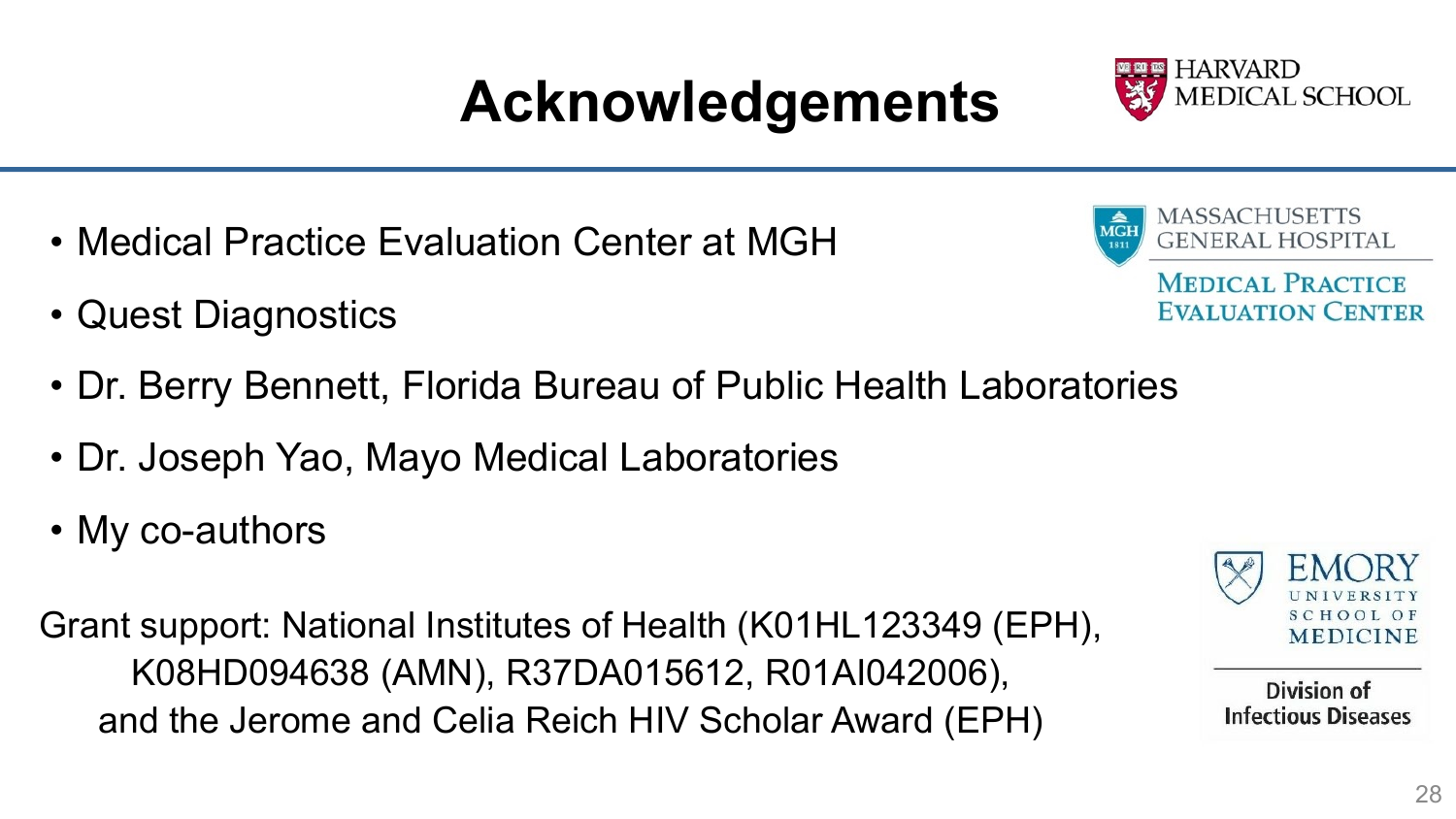### **Supplemental Slides**